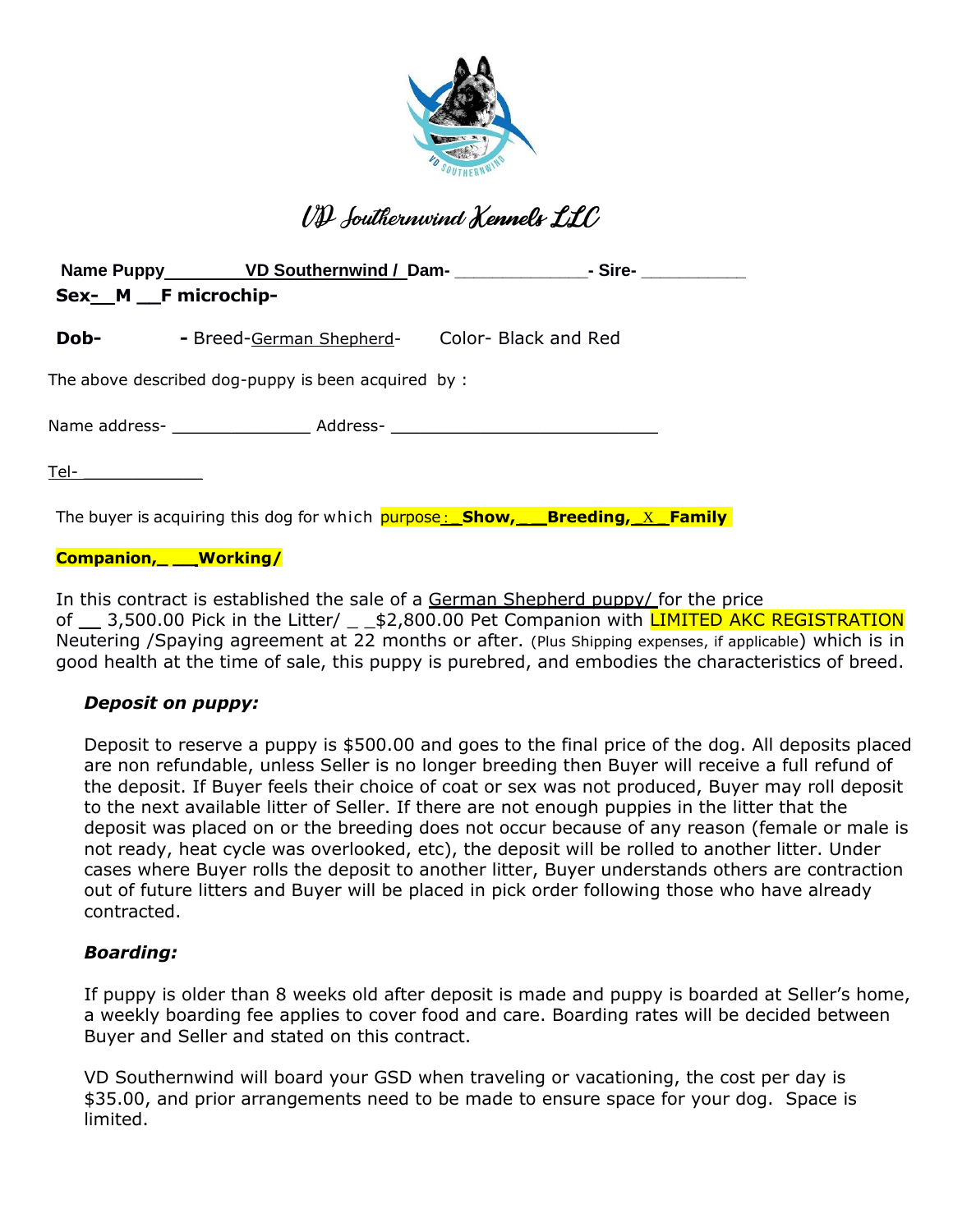#### Page 2 VDSW

#### *Payment Options*:

Seller will only accept Zelle transfers, Cash, Venmo, Cashap, ApplePay, or Credit Card for payment of deposit and/or for the full price of the dog. NO checks. Payments made by credit card will have an additional charge of 3.55%, which are the credit card fee as well as a 7% sales tax is charged.

All Sales are FINAL; no refund will be given for returned puppy or dog.

## *Shipping*

Seller only ships dogs within the United States. The shipping cost and crate is not included in the price of the dog, unless other arrangements have been made. The Buyer prior to the shipment must pay shipment and crate fees in full.

Copies of Record and information on vaccines and general health records, copies of pedigrees, and any other information will be supplied by form of E-Mail, Microchips, and registration papers if available at the moment, will be also supplied if there are no registration papers at the moment we will furnish proof of the documents of registration procedures which will be satisfied once they arrive from the AKC or FCI.

On puppies that a Deposit has been made they must paid in full before 8 weeks of age, and picked up right after the Veterinary has delivered the Complete health certificate. Any paid in full puppies that is not picked up 5 days after there will be a daily \$10.00 charge for boarding, food and care, and any other extra expenses will be covered by the prospected buyer who placed the deposit.

The SELLER guarantees the above-described dog to be healthy at the time of the sale and it is delivered with the Florida State health Certification. The Seller does not assume any liability for any injury to said puppy after delivery. All appropriate vaccinations for the puppy's age have been given, and a record of this vaccination and worming history is supplied..

The dog is guaranteed to be healthy upon release to Buyer to the best of our knowledge. We (Seller) guarantee that all vaccinations and worming's have been given as stated on the vaccination schedule. For the protection of buyer and seller, **the puppy is required to be examined by a licensed veterinarian within 72 hours after delivery/pickup of purchase date on this contract.** A copy of the issued health certificate is to be emailed to [southernwindkennels@gmail.com](mailto:southernwindkennels@gmail.com) once the exam is concluded for our records.

If this puppy is found to have a life threatening hereditary or congenital defect or any major health problem at this exam, a replacement puppy of equal value will be given. The Seller will decide the decision of a replacement puppy since the decision is made based on a health condition found. Seller must be notified within 24 hours after the exam of the findings and shown proof of condition from Buyer's veterinarian. This puppy must be returned to the Seller/breeder within 24 hours at no cost to the breeder with a signed document from the licensed veterinarian stating the defect or problem. **We the breeder is not responsible for any veterinarian bills acquired by you the buyer**.

This guarantee **does not cover** uneven bites, undescended testicles, injuries, fleas, mites, ringworm, kennel cough, hernias, coccidia, giardia, or any other intestinal worms/parasites, as they are common in dogs and puppies. The breeder will not be responsible for Parvo, Distemper, or Corona Virus after 48 hours of the sale, as these are highly contagious diseases, and they can be contacted immediately after leaving the Seller/breeder. We will not be responsible for illness or health problems, which are diagnosed after this time period except were stated in this contract.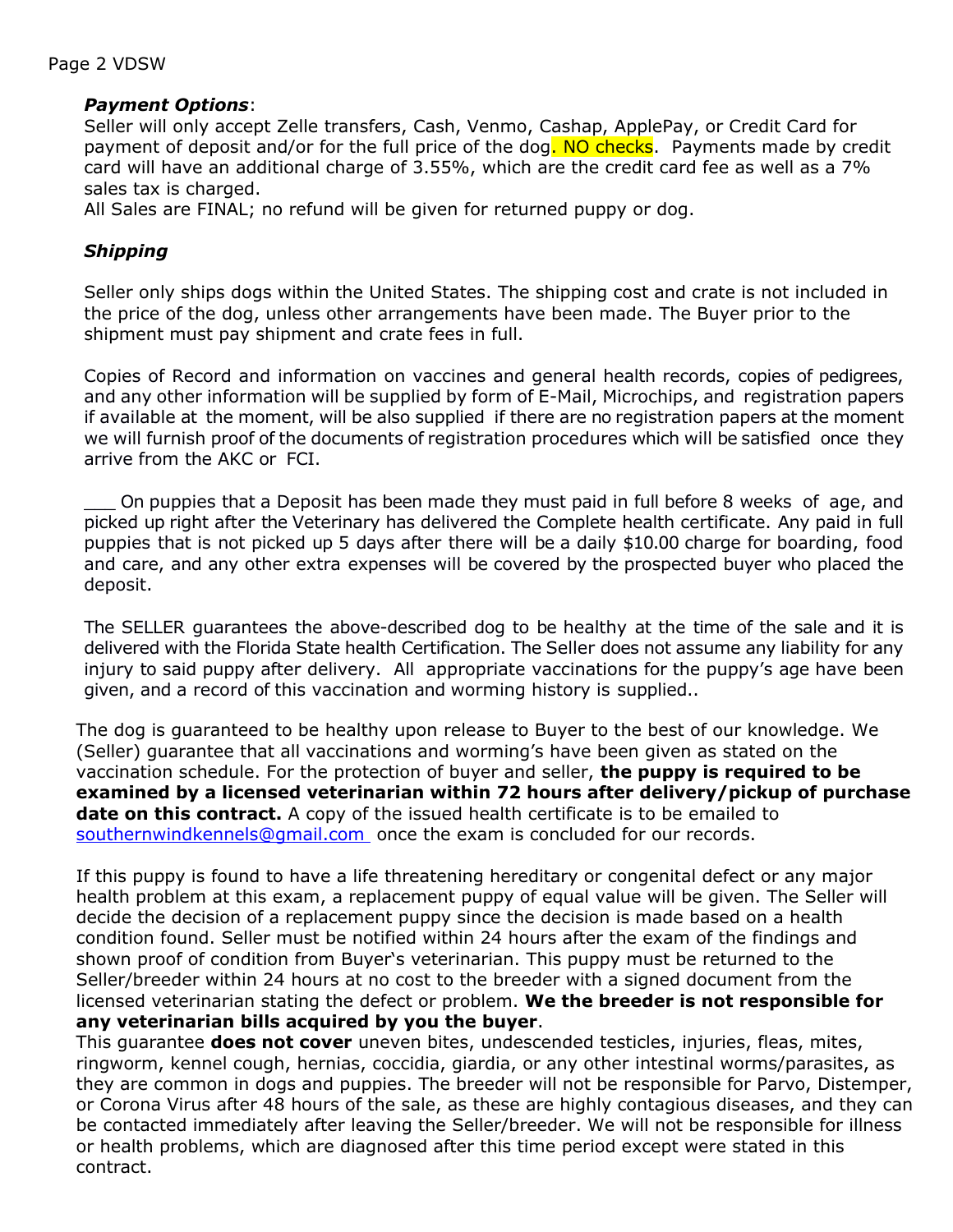## **Health Guarantee**

The Sellers guarantees this dog to be in good health at the time of purchase. Health Certificate has been issued by a Florida State Licensed Veterinarians, The buyer has the option to take the dog to a licensed veterinarian for a thorough exam and any necessary shots within 72 hours of receipt of the dog. If the dog is found by a licensed veterinarian to be genetically imperfect or have severe health problems that cannot be treatable the seller agrees to refund the full purchase price ONLY. A written statement from the Veterinary is required as proof of the diagnosed condition and copies of tests done on the puppy-dog for the full refund within the 72 hours. The breeder will not be responsible for Parvo, Distemper, or Corona Virus after 48 hours of the sale, as these are highly contagious diseases and they can be contacted immediately after leaving the Seller/breeder. We will not be responsible for illness or health problems, which are diagnosed after this time period except where stated in this contract.

- 1. As stated, Buyer will have 72 hours from the time of said vet visit to provide the written report from the licensed examining veterinarian and return the dog, before cash refund will be issued\*. **We , Southernwind Kennels LLC is not responsible for any veterinary, emergency or treatment bills, or other expenses acquired by the buyer.**
- 2. **DISCLOSURE**--Common parasites, fleas, ticks, worms, coccidia, Giardia etc. are not cause for a refund of monies as they are treatable. Coccida and Giardia are quite common in Florida and Eventho puppies have been checked by a Veterinarian and have been found clean of these parasites, the change of environment and home, can cause depression in the Immune system and these can show up in events of stress, for which the breeder will supply follow up treatment for Giardia and Coccidia in case they show up.
- 3. Puppies that have been dewormed and vaccinated may run a loose stool for some time, but these puppies have been examined thoroughly for Parasites and have shown they are clear. Please remember the first couple of days the puppy may be off food with lack of appetite for the transition makes them stressful and this may cause lack of appetite.
- 4.  $*$ The Seller guarantees the dog to be free of any genetic defect(s) for 1 year from the date of birth. It will not Include Demodectic Mange in a localized situation , for this condition can be caused by a large variety of underlying conditions were they can be Stress Related ,If a licensed veterinarian finds that this dog has any genetic defect(s) that will affect the dogs life and there is no treatment or cure the buyer may return dog, at his/her expense
- 5. **Missing Testicles, missing teeth, Umbilical Hernias or incorrect B i t e alignment (***Bite Alignments can change with age***), common conformation faults that would disqualify a dog acquired for show or breeding purposes, do not apply on this type of guarantee if the dog was acquired for Companion-Pet- Family with Neutering or Spaying agreements.** \_\_Missing Testicle – \_\_ Incorrect Bite Alignment (*Very Slight, wont affect performance nor health*)

\_ Umbilical Hernia. Can be removed if necessary when the dog is being neutered.

4. We do not guarantee Hip Dysplasia unless it's a completely crippled Dysplasia condition before 2 **yrs** of age. By Lineage, Generations of the Puppy have been evaluated for Hips Dysplasia, our good will and faith stands for having puppies clear for this condition, but it is well known for the breed itself to be prone to develop this condition no matter what bloodlines or certification history in the breeding program, Hip Dysplasia is not merely a Genetic factor, there are other environmental and raising factors that do increase the chance for a puppy or dog to develop this condition, for this reason we require to add joint supplements to puppies as soon as 6 months of age this has proven to be a great preventive in the support of healthier and longevity of the German Shepherd. We will not offer our Hip Dysplasia guarantee if the dog has not been kept in these supplements and a proof of the purchase of them is required to show along the statement and proofs of the dog x ray examinations. If the Dog has been used for breeding this guarantee is completely voided.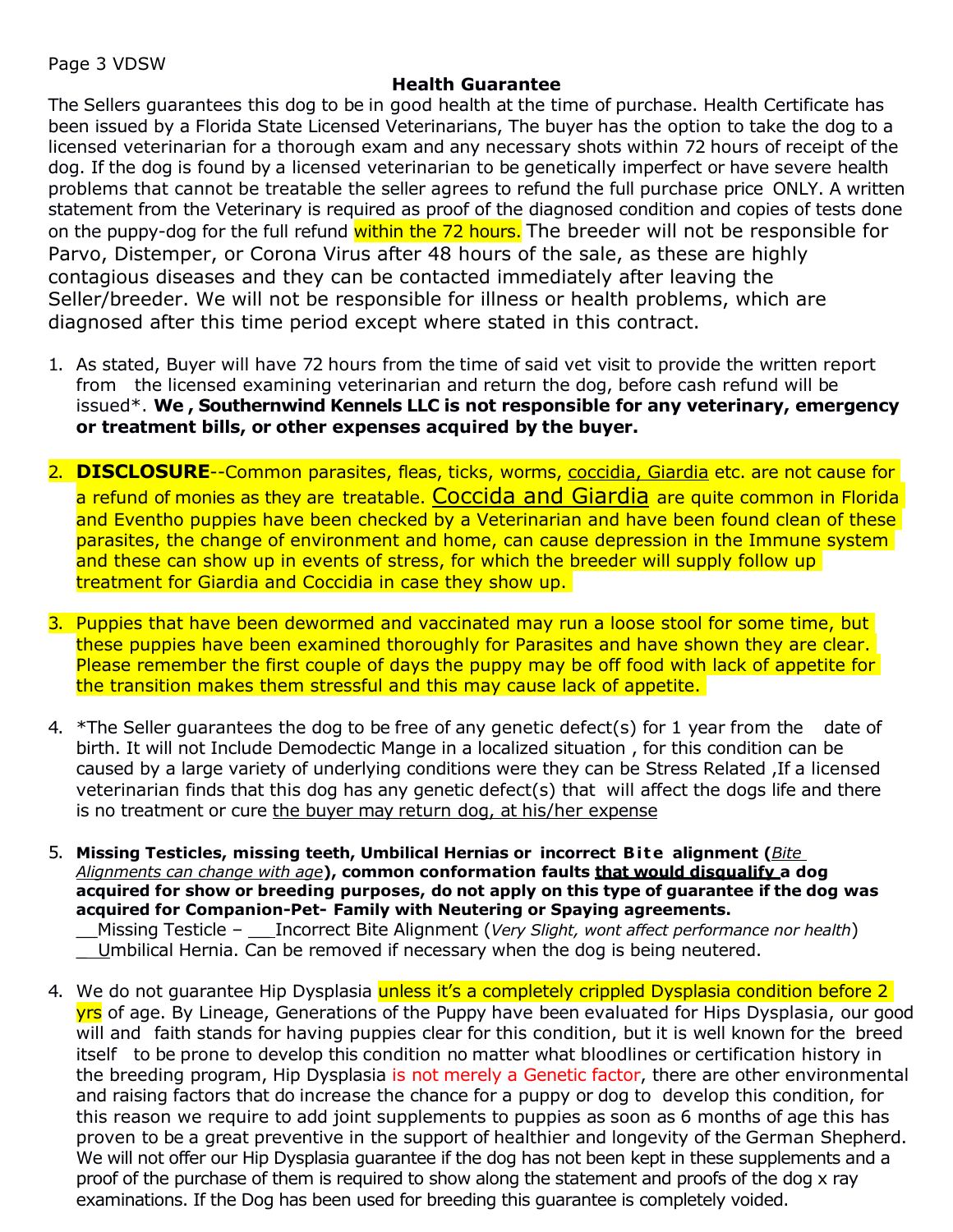#### Cont P 4 VDSWK

*\*It is important to disclose that there is a possibility that a puppy from any breeding kennel can develop hip dysplasia, even though every dog we breed has had its hips x-rayed and has good hips. But this does not change the fact that German Shepherds all carry the genetic factor to produce an occasional bad hip in their off spring. The only way to get a 100% guarantee that a dog does not have bad hips is to purchase an adult dog and have the hips x-rayed before the purchase.*

*By signing this contract, the buyer acknowledges they have been informed young bones do not properly calcify until 12 months of age. Buyer acknowledges we will guarantee the hips and elbows until 24 months of age, providing the buyer agrees they will not allow environmental conditions to adversely affect the development of the hip and elbow structure. Buyer will provide a certified nutritionally complete food that will not promote excessive growth or obesity (Seller may list dog foods that are best to feed the dog on the bottom of this contract). Buyer will provide regular moderate exercise. The buyer is aware if they allow the dog to engage in activities that would stress the hips before the age of 11 months the hip and elbow guarantee becomes null and void. Activities include, but not limited to, exercise on hard unyielding surfaces, continuous running, repetitive jumping, jumping higher than their elbow, training in competitive dog sports, or any activity that may cause injury.*

- 5. \*Seller agrees to replace the dog with one of equal value when one is available**\*. No refunds will be made**, only exchange of the dog. The dog and a written report from the licensed examining veterinarian must be provided as evidence of the dogs genetic defect(s) prior to the last day of the 1 year guarantee period, and 24 hours from the time of said vet visit or no exchange will be made. We are not responsible for any veterinary bills, or other expenses acquired by the buyer Puppy to be delivered for the exchange will be given from the next possible litter the breeder may have, the owner buyer (Replaced Puppy) is limited up to two years or next litters to accept the replacement puppy, if for an reason he will not accept any of the puppies from those two year or next litters the contract and guarantee will be void.
	- 6. \*The Seller will not accept a claim for a preventable illness. Seller has provided all the information necessary about possible causes for blockage and other situations which can cause life threatening accidents, Buyer agrees to limit the dogs exposure to other dogs or places of risk, such as the vet's office floor, groomers, pet stores, dog parks, etc. until all veterinary recommended vaccinations have b e e n administered. Such exposure voids this health guarantee. Failure to vaccinate the dog in accordance with veterinary recommendations voids this health guarantee. Buyer must provide written proof of all veterinary services performed on the dog before any refund or exchange is issued for any reason.
- 7. The Buyer agrees to provide this dog with necessary veterinary care upon sickness, disease, or injury, and shall take it to a veterinarian at least once a year for an annual health examination and routine vaccinations.
- 8. The Buyer agrees to provide this dog with humane care and maintain it in accordance with all current and future state, county, and municipal laws and ordinances where the Buyer resides or will reside.
- 9. The Seller reserves the right to have a second veterinarian evaluates the dogs condition within 7 business days following receipt of the animal before any refund/exchange will be issued.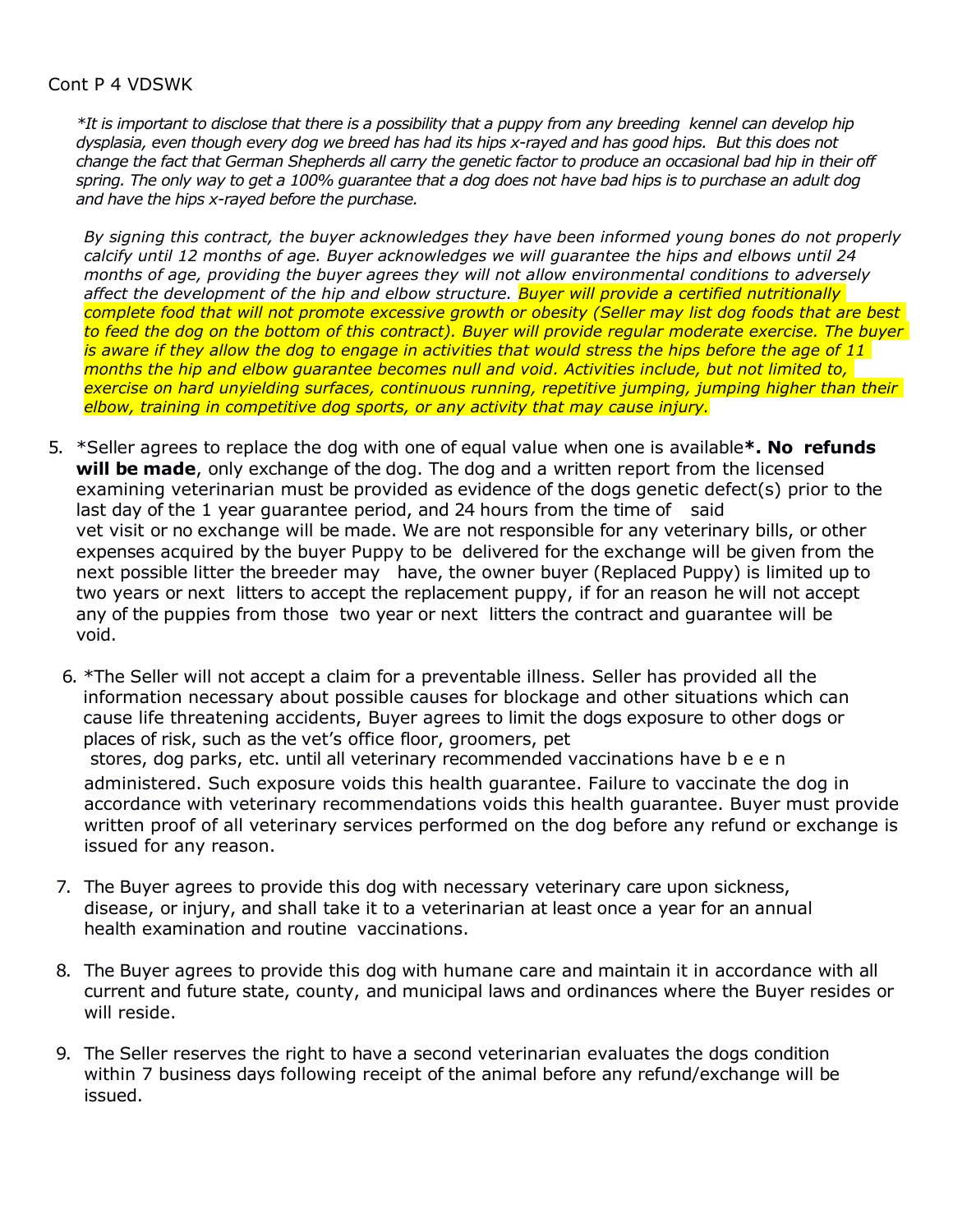#### Cont P 5 VDSWK

- 10. The BUYER agrees to maintain the puppy's health in good condition, and to provide yearly examinations, vaccinations, and any other usual procedures necessary to assure good health.
- 11. The BREEDER has done everything possible to produce healthy sound puppies by breeding and raising the puppies in the best way possible in regard to diet, exercise, socialization and veterinary care.
- 12. The BUYER understands that the Seller has limited information and no control regarding the future temperament, habits, and appearance of the dog, and hence does not warrant such.
- 13. The breeder assumes no responsibility of/for this dog after leaving the premises, such as, medical expenses, mortality, landlord's disapproval, allergy to animals, disagreement of family, or for any reason other than stated within the four corners of this contract. Any a n d all shipping or delivery charges of this dog are the Buyer's responsibility.
- 14. There are many factors that can influence growth and development, such as diet, exercise, weight gain, etc... The BUYER assumes the responsibility to carry on with the appropriate vaccinations, exercise and feeding schedule, as supplied by the BREEDER. The BREEDER can offer no further guarantees, once the cares of the puppies are no longer under their control.
- 15. **Ears:** Seller does not offer any guarantees on the dog's ears. This is since diet, ear handling and proper nutrition can affect whether ears stand. It's normal for a puppy's ears to go up and come back down during teething. Seller recommends giving your puppy raw meaty knucklebones to help strengthen the ears. Only give bones when the dog is being supervised. Never give your puppy cooked bones or rawhide. Seller also recommends feeding a high protein grain free diet or complete raw meat to help strengthen the ears. De-worming your puppy also helps ears stand. Please do not touch or handle your puppy's ears, this can damage the cartilage and prevent them from standing. If ears are not standing by 5 months old please contact Seller so Seller can give you tips on ear gluing to help ears stand. Seller highly recommends giving your puppy Osteo Biflex NutraJoint with gelatin if ears are not standing by 5 months old.

# **Testicle policy:**

16. This section applies only to male Dogs. Seller does not offer any guarantees the dog will have two testicles. **It is not uncommon for the testicles to drop as late as 6 months old**. If the dog is purchased for the sole purpose of show and/or breeding then Seller will have the puppy checked for two testicles at 8 weeks old or before leaving Seller's home. In case that the puppy is found to have only one testicle prior to leaving seller's home, a refund of the deposit will NOT be made, but rather the Buyer can roll the deposit over to next available male puppy of equal value in order of deposits already placed.

# **Kennel name**:

17. If the dog is not already registered prior to the Buyer purchasing the dog, the dog's name must include the name "**VD Southernwind**" in AKC registration. Buyer agrees no other kennel name may be used in naming this dog. Breach of this will nullify all guarantees of this contract. Buyer will notify Seller of the dog's selected registered name prior to Seller forwarding the registration papers. Registration papers will be filled out with the dog's name. Buyer agrees that the dog's name will begin with the Litter Letter and understands that the dog may use a call name but must be registered with the litter letter and kennel name on AKC registration.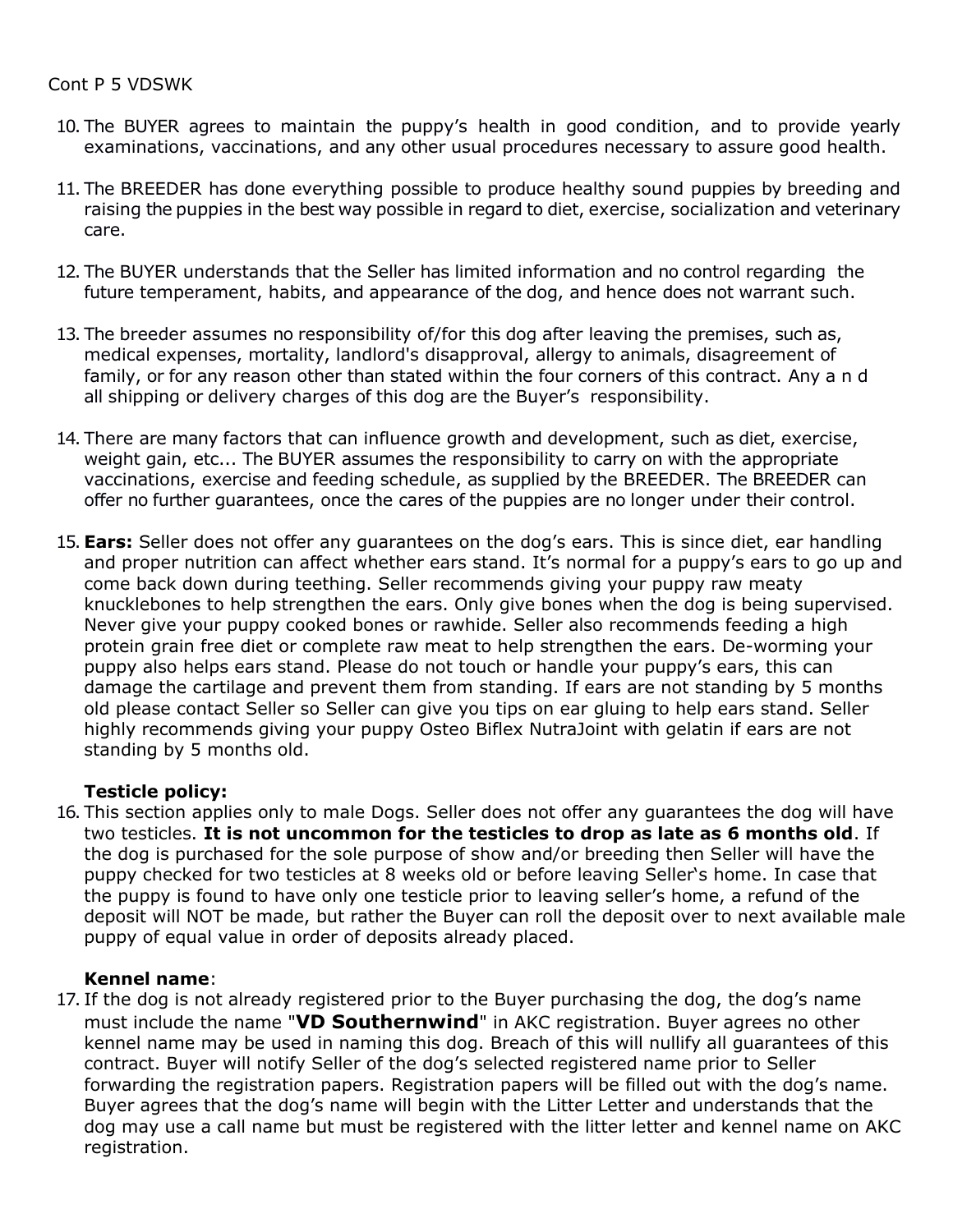#### **Cow Hocked/Loose Ligaments** -

- 18. Many pups at young age can look slightly Cow Hocked due to the different growing stages of their bones, along with lack of young muscle tone and strength of young ligaments. So Hockiness or Cow Hocked puppies do not have any relation whatsoever to hip or elbow dysplasia, general looseness, or lack of strength in the ligaments of the hocks can be almost tightened up with exercise designed to tighten up the ligaments. This Is NOT covered by our Guarantee.
- 19. The BUYERS agree that neither he/she nor the BUYER'S estate/executors may sell this PUPPIE/Dog or transfer ownership of this PUPPY/Dog without the BREEDER'S prior knowledge and written consent.
- 20. The BUYERS hereby agrees that if at any time the Buyer cannot take proper care of the puppy, the BUYER must contact the BREEDER and the BREEDER will have the first choice to either: (a) take the PUPPIES back or (b) assist the BUYER in finding a suitable home for the Puppy/DOG.
- 21. If the puppy-Dog is in poor physical health or mistreated and or abused in a way or if found that the puppy-Dog has been use for other activities and abuse is present on the puppies condition, the puppy-Dog will be removed from the household and returned to the BREEDER.
- 22. The BUYER agrees to notify the BREEDER of any changes of address during the PUPPY'S lifetime.
- 23. The BREEDER neither makes nor implies any warranties or guarantees, express or implied, other than those written in the agreement including, without limitation, the warranties of merchantability and fitness. This document constitutes the entire agreement between the Breeder and Buyer with respect to this sale. The Buyer's signature below indicates that he/she has read, agrees and does understand all the conditions of the Sales Agreement and Contract of Sale. If any legal matter is to be settled, buyer will be responsible for all legal and corresponding fees pertaining at such matter.

BOTH PARTIES ACCEPT THE ABOVE-MENTIONED CONTRACT AND AS PROOF OF THEIR ACCEPTANCE SIGN THIS CONTRACT AS VALID AND LEGALY APROVED BY BOTH BUYER AND SELLER (Breeder)

# *Legal action*:

If either Buyer or Seller takes any legal action to enforce any part of this Contract, action shall be initiated in the county of Seller's residence being that of Brooksville, Hernando County, State of Florida and any legal fees and court costs shall be the responsibility of the party found to be in default.

| <b>Initial Signature of Buyer: ______________</b> |                                                                                                                |  |  |  |
|---------------------------------------------------|----------------------------------------------------------------------------------------------------------------|--|--|--|
| <b>BUYER'S NAME:</b>                              | E-MAIL: The contract of the contract of the contract of the contract of the contract of the contract of the co |  |  |  |
| SIGNATURE:                                        | DATE:                                                                                                          |  |  |  |
| SELLER: Southernwind Kennels / Cecilia Martinez/  |                                                                                                                |  |  |  |
| SIGNATURE:                                        | DATE:                                                                                                          |  |  |  |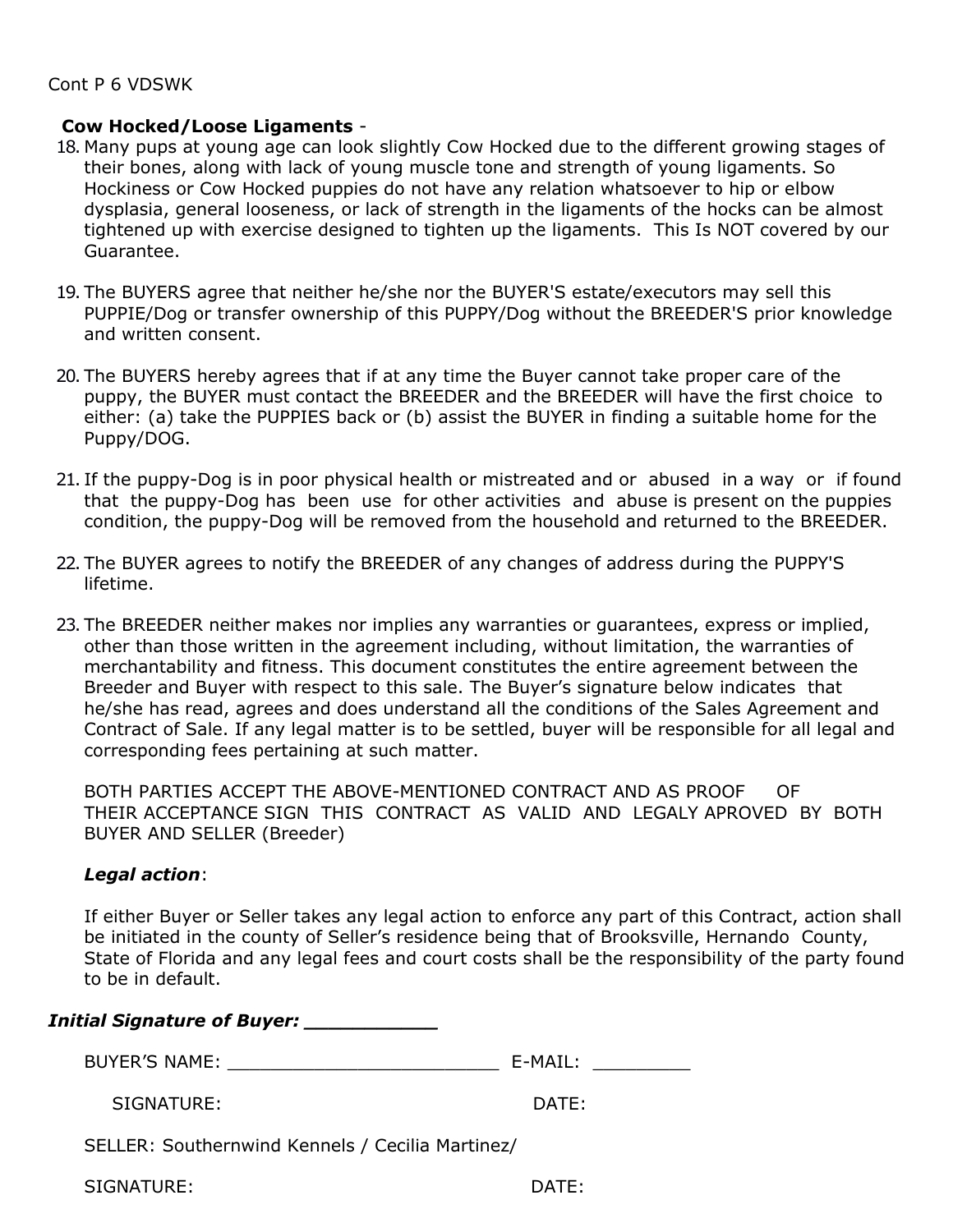# **Food of Preferenc**e-

The puppy is currently eating – either Purina Pro Plan 30/20 Chicken all life stages or Purina One Puppy, 2-4 cups in the morning, 2 cups in the afternoon of dry food, medium size meatball of raw ground beef, raw chicken necks or breast cut in small bites. Don't over feed, follow the instructions to feed the correct portion indicated on package. *Dry kibble.* Puppy is to be fed 3 - 4 times daily, if unable to do so divide the portion into two times a day, once in the morning and again in the afternoon. Ample clean water should available to him at all times (A water container is recommended).

With the dry kibble I give two small/medium meatballs of ground beef I mix it with water and the dry food. This is not necessary everyday but at least 3 times a week as a treat.

RAW- can be given with his dry food; raw Liver, ground beef, chicken necks, chicken hearts, chicken chunks. (Remember that when there is a food change, this can cause diarrhea, so be aware of this)

You should also give the puppy vitamins once a day. Vitamin of choice:

- 1. \*Nu Vet Plus- order it from [www.nuVet.com](http://www.nuvet.com/) with order code 20402
- 2. Sure Grow from 2 to 4 months
- 3. Boneo Advanced Bone, Joint Support (Maintenance Formula) from 4 month through adulthood.

Prepare for your puppy's arrival:

1. Dog Kennel - You will need a kennel for you puppy to sleep as well as be contained when you are not at home.

[https://www.petco.com/shop/en/petcostore/product/animaze-1-door-folding-dog-crate-425-l-x-285-w-x-305-h-](https://www.petco.com/shop/en/petcostore/product/animaze-1-door-folding-dog-crate-425-l-x-285-w-x-305-h-2890625?cm_mmc=PSH-_-GGL-_-SPP-_-PME-_-PET-_-AQU-_-0-_-PM_GGL_FY20_SBU04_PrivateLabel-Animaze_PLA-SMRT-_-0-_-0&gclid=Cj0KCQjwhb36BRCfARIsAKcXh6HZ4-JGUUYvsRgX_LHe7mDPKdPR457nOkWpYpu0FEjM5qD-J5tZQnkaAoPXEALw_wcB&gclsrc=aw.ds)[2890625?cm\\_mmc=PSH-\\_-GGL-\\_-SPP-\\_-PME-\\_-PET-\\_-AQU-\\_-0-\\_-PM\\_GGL\\_FY20\\_SBU04\\_PrivateLabel-](https://www.petco.com/shop/en/petcostore/product/animaze-1-door-folding-dog-crate-425-l-x-285-w-x-305-h-2890625?cm_mmc=PSH-_-GGL-_-SPP-_-PME-_-PET-_-AQU-_-0-_-PM_GGL_FY20_SBU04_PrivateLabel-Animaze_PLA-SMRT-_-0-_-0&gclid=Cj0KCQjwhb36BRCfARIsAKcXh6HZ4-JGUUYvsRgX_LHe7mDPKdPR457nOkWpYpu0FEjM5qD-J5tZQnkaAoPXEALw_wcB&gclsrc=aw.ds)[Animaze\\_PLA-SMRT-\\_-0-\\_-0&gclid=Cj0KCQjwhb36BRCfARIsAKcXh6HZ4-](https://www.petco.com/shop/en/petcostore/product/animaze-1-door-folding-dog-crate-425-l-x-285-w-x-305-h-2890625?cm_mmc=PSH-_-GGL-_-SPP-_-PME-_-PET-_-AQU-_-0-_-PM_GGL_FY20_SBU04_PrivateLabel-Animaze_PLA-SMRT-_-0-_-0&gclid=Cj0KCQjwhb36BRCfARIsAKcXh6HZ4-JGUUYvsRgX_LHe7mDPKdPR457nOkWpYpu0FEjM5qD-J5tZQnkaAoPXEALw_wcB&gclsrc=aw.ds) [JGUUYvsRgX\\_LHe7mDPKdPR457nOkWpYpu0FEjM5qD-J5tZQnkaAoPXEALw\\_wcB&gclsrc=aw.ds](https://www.petco.com/shop/en/petcostore/product/animaze-1-door-folding-dog-crate-425-l-x-285-w-x-305-h-2890625?cm_mmc=PSH-_-GGL-_-SPP-_-PME-_-PET-_-AQU-_-0-_-PM_GGL_FY20_SBU04_PrivateLabel-Animaze_PLA-SMRT-_-0-_-0&gclid=Cj0KCQjwhb36BRCfARIsAKcXh6HZ4-JGUUYvsRgX_LHe7mDPKdPR457nOkWpYpu0FEjM5qD-J5tZQnkaAoPXEALw_wcB&gclsrc=aw.ds)

# 2. Water container -

[https://www.petco.com/shop/en/petcostore/product/petmate-blue-replendish-filtered-pet-auto-watering-system-1](https://www.petco.com/shop/en/petcostore/product/petmate-blue-replendish-filtered-pet-auto-watering-system-1-gallon-small-1417401?cm_mmc=PSH-_-GGL-_-SPP-_-PME-_-PET-_-AQU-_-0-_-PM_GGL_FY20_SBU04_SH10_Home%26Away_DogBowls_PLA-SMRT-_-0-_-0&gclid=Cj0KCQjwhb36BRCfARIsAKcXh6G8t5g2OOqhNTmmaSofSL26mE40d5qKRiZyDw2NuICJpBHQNtwoA7YaAr4MEALw_wcB&gclsrc=aw.ds) [gallon-small-1417401?cm\\_mmc=PSH-\\_-GGL-\\_-SPP-\\_-PME-\\_-PET-\\_-AQU-\\_-0-\\_-](https://www.petco.com/shop/en/petcostore/product/petmate-blue-replendish-filtered-pet-auto-watering-system-1-gallon-small-1417401?cm_mmc=PSH-_-GGL-_-SPP-_-PME-_-PET-_-AQU-_-0-_-PM_GGL_FY20_SBU04_SH10_Home%26Away_DogBowls_PLA-SMRT-_-0-_-0&gclid=Cj0KCQjwhb36BRCfARIsAKcXh6G8t5g2OOqhNTmmaSofSL26mE40d5qKRiZyDw2NuICJpBHQNtwoA7YaAr4MEALw_wcB&gclsrc=aw.ds) [PM\\_GGL\\_FY20\\_SBU04\\_SH10\\_Home%26Away\\_DogBowls\\_PLA-SMRT-\\_-0-\\_-](https://www.petco.com/shop/en/petcostore/product/petmate-blue-replendish-filtered-pet-auto-watering-system-1-gallon-small-1417401?cm_mmc=PSH-_-GGL-_-SPP-_-PME-_-PET-_-AQU-_-0-_-PM_GGL_FY20_SBU04_SH10_Home%26Away_DogBowls_PLA-SMRT-_-0-_-0&gclid=Cj0KCQjwhb36BRCfARIsAKcXh6G8t5g2OOqhNTmmaSofSL26mE40d5qKRiZyDw2NuICJpBHQNtwoA7YaAr4MEALw_wcB&gclsrc=aw.ds) [0&gclid=Cj0KCQjwhb36BRCfARIsAKcXh6G8t5g2OOqhNTmmaSofSL26mE40d5qKRiZyDw2NuICJpBHQNtwoA7YaAr4ME](https://www.petco.com/shop/en/petcostore/product/petmate-blue-replendish-filtered-pet-auto-watering-system-1-gallon-small-1417401?cm_mmc=PSH-_-GGL-_-SPP-_-PME-_-PET-_-AQU-_-0-_-PM_GGL_FY20_SBU04_SH10_Home%26Away_DogBowls_PLA-SMRT-_-0-_-0&gclid=Cj0KCQjwhb36BRCfARIsAKcXh6G8t5g2OOqhNTmmaSofSL26mE40d5qKRiZyDw2NuICJpBHQNtwoA7YaAr4MEALw_wcB&gclsrc=aw.ds) [ALw\\_wcB&gclsrc=aw.ds](https://www.petco.com/shop/en/petcostore/product/petmate-blue-replendish-filtered-pet-auto-watering-system-1-gallon-small-1417401?cm_mmc=PSH-_-GGL-_-SPP-_-PME-_-PET-_-AQU-_-0-_-PM_GGL_FY20_SBU04_SH10_Home%26Away_DogBowls_PLA-SMRT-_-0-_-0&gclid=Cj0KCQjwhb36BRCfARIsAKcXh6G8t5g2OOqhNTmmaSofSL26mE40d5qKRiZyDw2NuICJpBHQNtwoA7YaAr4MEALw_wcB&gclsrc=aw.ds)

- 3. Vitamins
	- a)\*Nu Vet Plus- order it from [www.nuVet.com](http://www.nuvet.com/) with order code 20402
	- b) Sure Grow from 2 to 4 months
	- C) Boneo Advanced Bone, Joint Support (Maintenance Formula) from 4 month through adulthood.
- 4. Flat nylon or leather collar is to be used from 2 to 5 months. Do not buy a fancy one they will grow out of it fast. At 5 month purchase a "Fur Saver" from amazon. The make is Herm Springer. At this time you measure their neck and add 3 inches to the length. The fur saver is offered in several lengths.